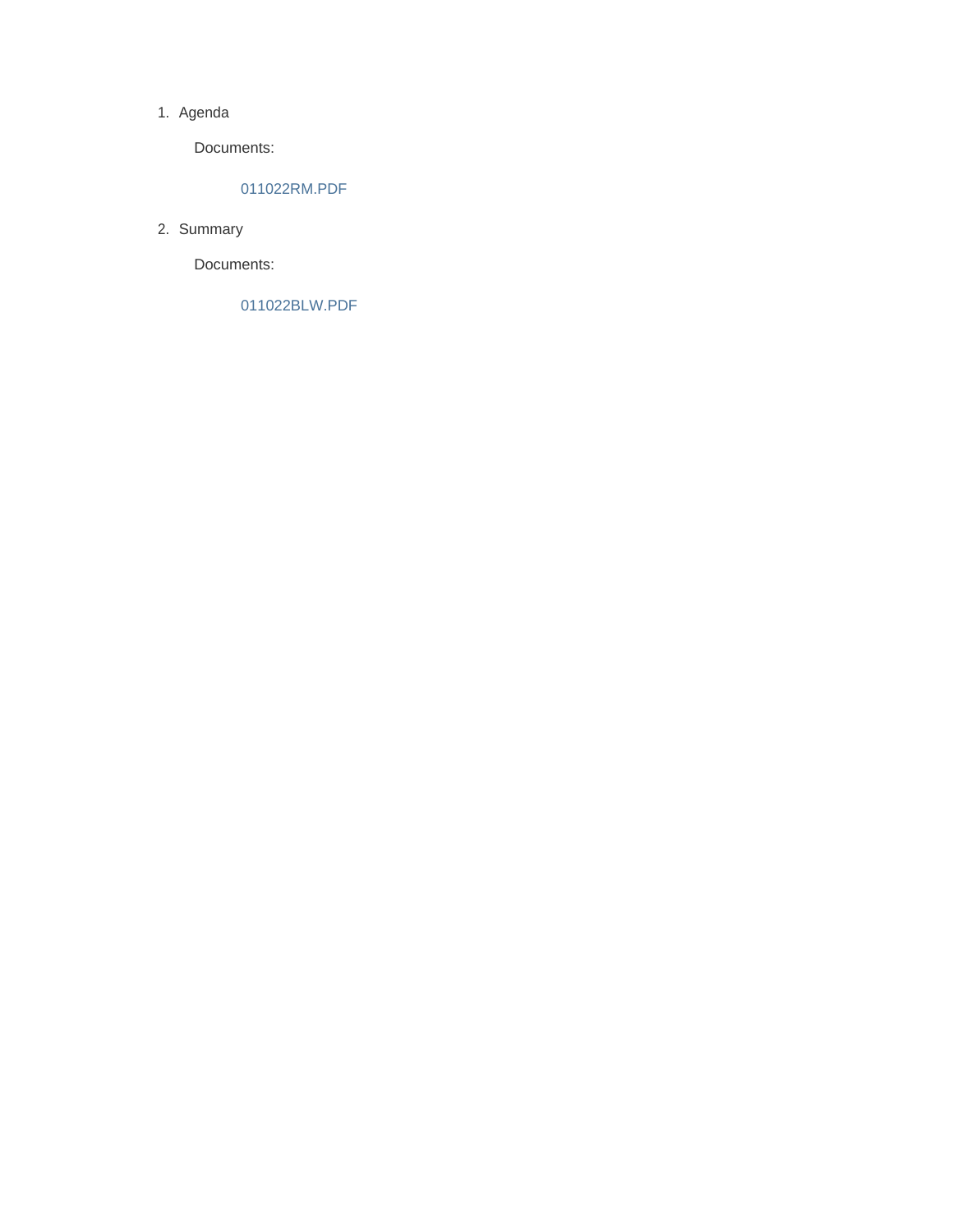

# **City of Marietta**

# **BOARD OF LIGHTS AND WATER Meeting Agenda**

*Steve "Thunder" Tumlin, Chairman Brian Torras, Vice Chair Bruce E. Coyle Terry G. Lee Alice Summerour Mike Wilson Andy Morris*

| Monday, January 10, 2022 | 12:00 PM | <b>City Council Chambers</b> |
|--------------------------|----------|------------------------------|
|                          |          |                              |

# **CALL TO ORDER:**

# **INVOCATION: Mayor Steve Tumlin**

# **PLEDGE OF ALLEGIANCE: Mayor Steve Tumlin**

# **I. MINUTES:**

**Regular Meeting - December 6, 2021 20211147**

Review and approval of the December 6, 2021 regular meeting minutes.

# **II. APPOINTMENTS/PRESENTATIONS:**

**III. SCHEDULED APPEARANCES:**

# **IV. BLW OPERATING DEPARTMENTS:**

**Customer Care:** *No items for consideration*

**Electrical:**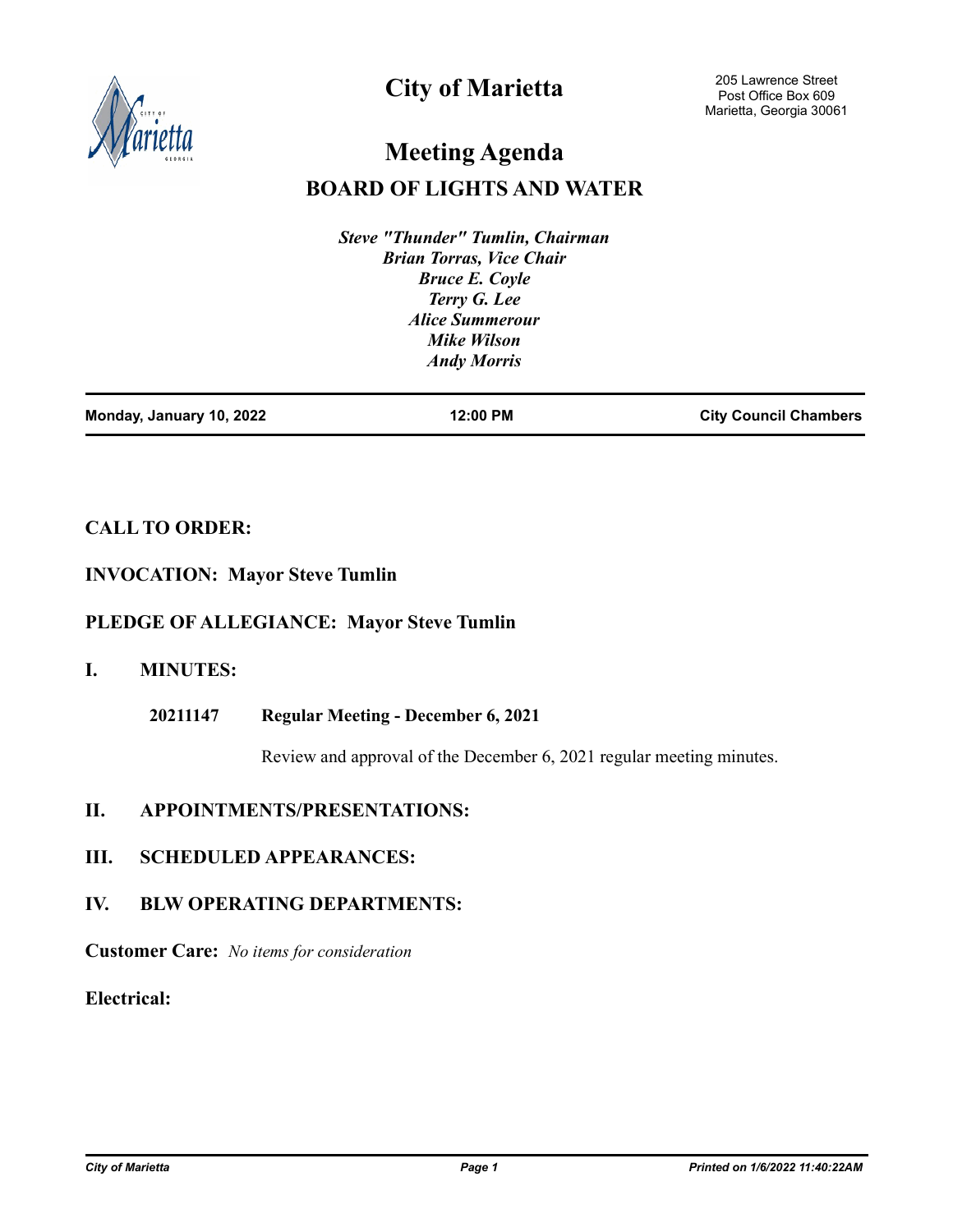#### **Mutual Aid Update/ Kentucky Tornado 20220012**

Report on Marietta Power's storm restoration assistance provided to Bowling Green, Kentucky in the aftermath of recent devastating tornado.

**Marketing:** *No items for consideration*

**Information Technology (IT):** *No items for consideration*

## **Water & Sewer:**

| 20211166 | Water Main Easements/ Indian Trail Water System Project                                                                                                                                                                                                       |  |
|----------|---------------------------------------------------------------------------------------------------------------------------------------------------------------------------------------------------------------------------------------------------------------|--|
|          | Consideration for approval and compensation authorization for required easements<br>for the Indian Trail Water System Improvements Projects.                                                                                                                  |  |
| 20220018 | Sewer Easement Encroachment/ 475 N. Cobb Parkway                                                                                                                                                                                                              |  |
|          | Consideration for approval to grant a variance to BLW Policy & Procedure No.<br>5.11, Easement Encroachments, for the 475 N. Cobb Parkway business provided<br>the property owner sign the standard Hold Harmless Agreement and a sewer<br>easement document. |  |
| 20211148 | Cobb County-Marietta Water Authority                                                                                                                                                                                                                          |  |
|          | Monthly Cobb County-Marietta Water Authority report.                                                                                                                                                                                                          |  |

# **V. CENTRALIZED SUPPORT:**

## **Finance:**

#### **BLW Finance 20211143**

Review of BLW Finance reports for December 2021.

# **VI. COMMITTEE REPORTS:**

#### **Audit Committee 20211149**

Audit Committee Chair Mike Wilson to report on the January 10, 2022 committee meeting.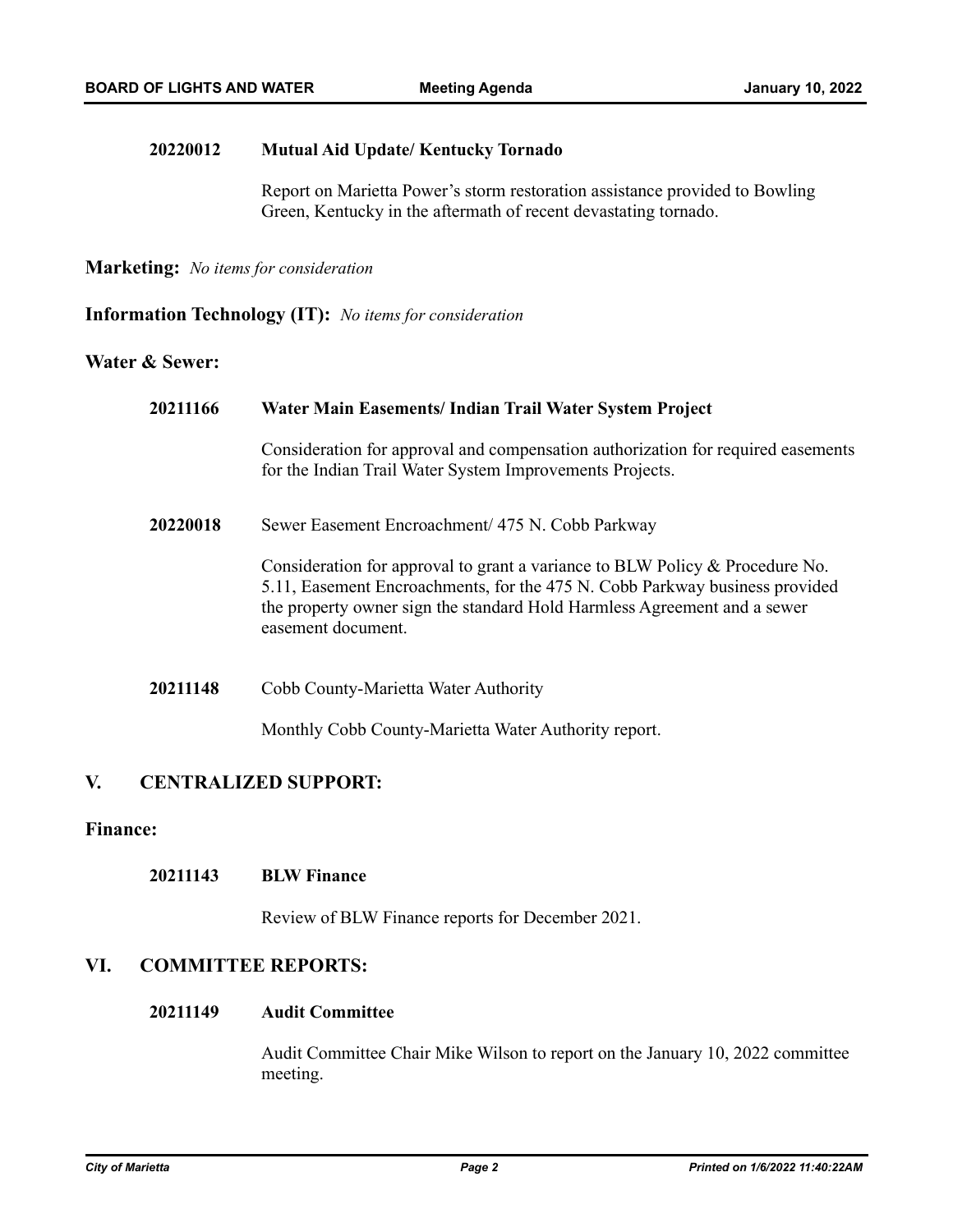## **VII. CHAIRPERSON'S REPORT:**

#### **2022 Board Vice Chair 20211150**

Election of 2022 Vice Chairperson of the Marietta Board of Lights and Water.

#### **2022 Board Committee Assignments 20211151**

Board Committee Assignments for 2022.

#### **MEAG Business Report 20211152**

There was no Municipal Electric Authority of Georgia (MEAG) regular Board meeting during the month of December 2021.

#### **Natural Gas 20220035**

Motion to appoint an Ad hoc Committee to do due diligence to consider becoming a natural gas marketer. Ad hoc Committee members will be Chairman Steve Tumlin, Terry Lee, Alice Summerour and Bruce Coyle.

# **VIII. GENERAL MANAGER'S REPORT:**

#### **BLW Board Strategic Business Plan 2021/ Objective 4A 20211153**

Deliverable for BLW Board Strategic Business Plan 2021, Objective 4A: The Board will annually review and evaluate written policies governing its financial management. These policies cover such areas as: Revenue requirements, Reserves, Debt, Rates, and charges for services. Board members will have a month to review the policies and make any recommended edits to the General Manager Ron Mull prior to the February 7, 2022 Board meeting.

#### **Board Strategic Business Plan 2022 20211154**

Review of the proposed Board Strategic Business Plan for 2022. Board members will have a month to review the plan and make any recommended edits to the General Manager Ron Mull prior to the February 7, 2022 Board meeting.

# **IX. OTHER BUSINESS:**

# **X. UNSCHEDULED APPEARANCES:**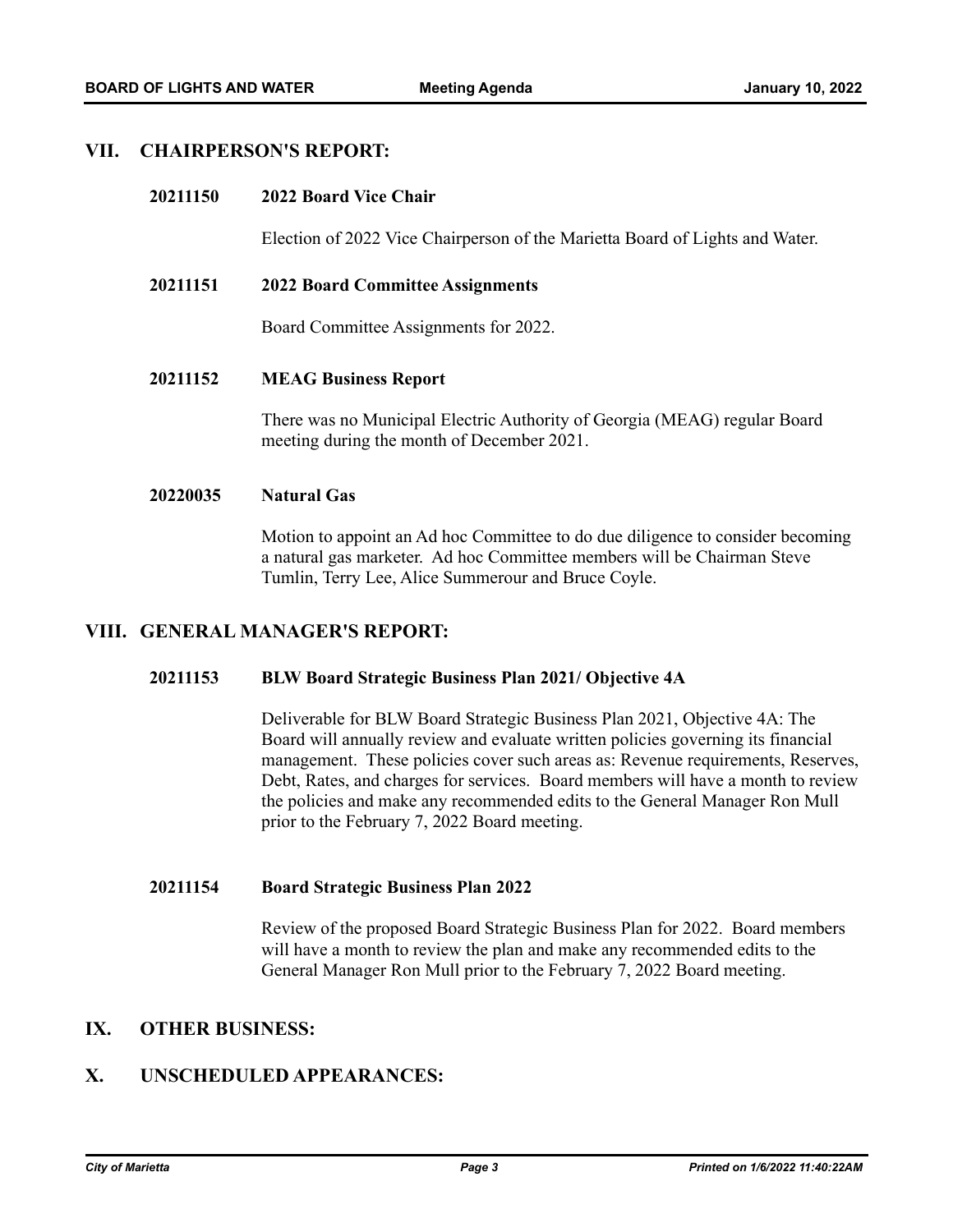# **XI EXECUTIVE SESSION (at the Board's discretion):**

#### **Executive Session 20211155**

Executive Session to discuss personnel, legal, and/ or real estate matters.

# **ADJOURNMENT:**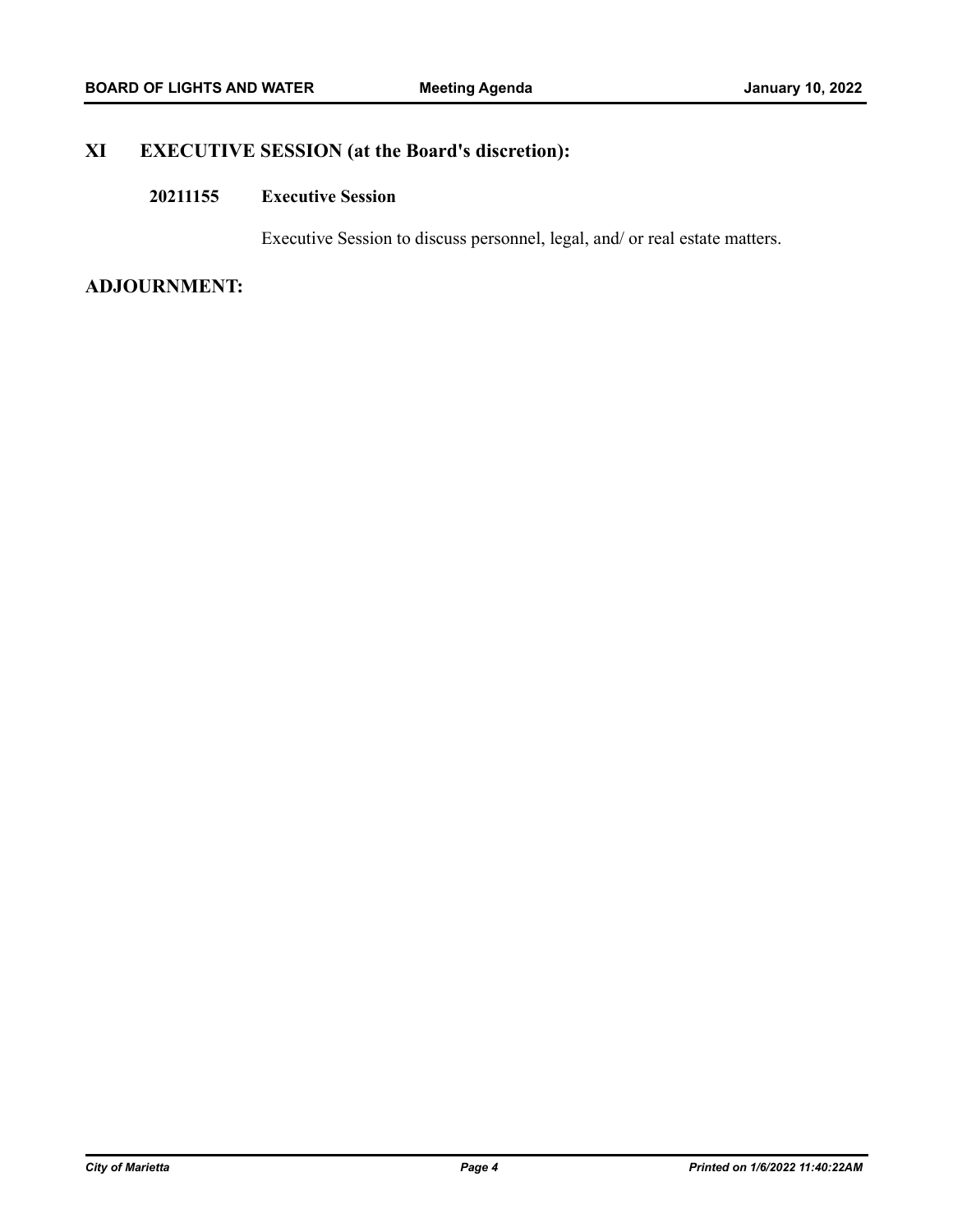

# **City of Marietta**

# **Meeting Summary BOARD OF LIGHTS AND WATER**

*Steve "Thunder" Tumlin, Chairman Brian Torras, Vice Chair Bruce E. Coyle Terry G. Lee Alice Summerour Mike Wilson Andy Morris*

| Monday, January 10, 2022 | 12:00 PM                                                                                                                                                                                                                                                      | <b>City Council Chambers</b> |
|--------------------------|---------------------------------------------------------------------------------------------------------------------------------------------------------------------------------------------------------------------------------------------------------------|------------------------------|
| 20211147                 | <b>Regular Meeting - December 6, 2021</b>                                                                                                                                                                                                                     |                              |
|                          | Review and approval of the December 6, 2021 regular meeting minutes.<br><b>Approved and Finalized</b>                                                                                                                                                         |                              |
| 20220012                 | <b>Mutual Aid Update/Kentucky Tornado</b>                                                                                                                                                                                                                     |                              |
|                          | Report on Marietta Power's storm restoration assistance provided to Bowling<br>Green, Kentucky in the aftermath of recent devastating tornado.<br><b>Reported</b>                                                                                             |                              |
| 20211166                 | Water Main Easements/ Indian Trail Water System Project                                                                                                                                                                                                       |                              |
|                          | Consideration for approval and compensation authorization for required<br>easements for the Indian Trail Water System Improvements Projects.<br><b>Approved and Finalized</b>                                                                                 |                              |
| 20220018                 | Sewer Easement Encroachment/ 475 N. Cobb Parkway                                                                                                                                                                                                              |                              |
|                          | Consideration for approval to grant a variance to BLW Policy & Procedure No.<br>5.11, Easement Encroachments, for the 475 N. Cobb Parkway business provided<br>the property owner sign the standard Hold Harmless Agreement and a sewer<br>easement document. |                              |
|                          | <b>Approved and Finalized</b>                                                                                                                                                                                                                                 |                              |
| 20211148                 | <b>Cobb County-Marietta Water Authority</b>                                                                                                                                                                                                                   |                              |
|                          | Monthly Cobb County-Marietta Water Authority report.<br><b>Reported</b>                                                                                                                                                                                       |                              |
| 20211143                 | <b>BLW Finance</b>                                                                                                                                                                                                                                            |                              |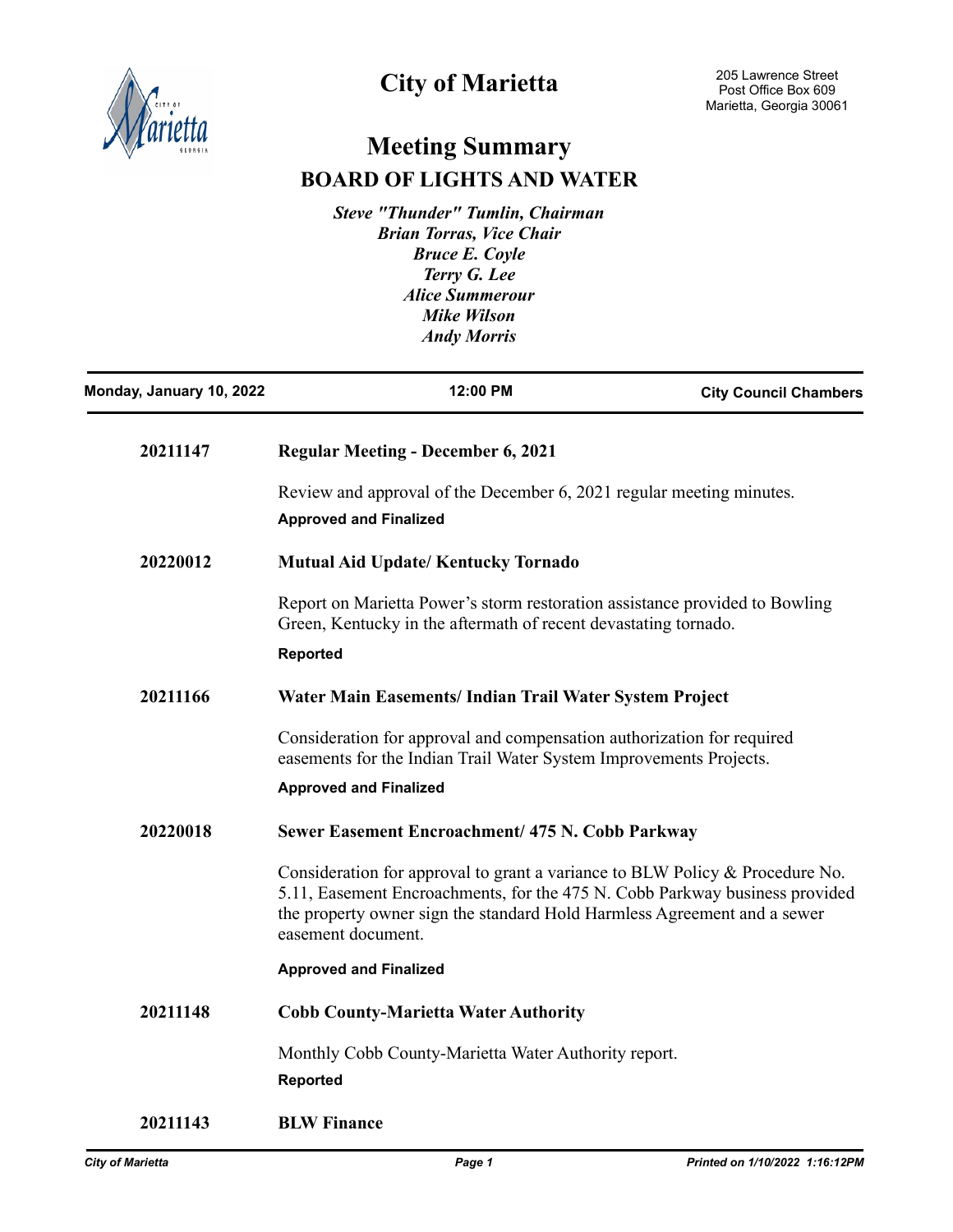Review of BLW Finance reports for December 2021. **Reported**

### **20211149 Audit Committee**

Audit Committee Chair Mike Wilson to report on the January 10, 2022 committee meeting.

### **Received and Filed**

### **20211150 2022 Board Vice Chair**

Election of 2022 Vice Chairperson of the Marietta Board of Lights and Water.

Election of Alice Summerour as the 2022 Vice Chairperson of the Marietta Board of Lights and Water. **Approved and Finalized**

### **20211151 2022 Board Committee Assignments**

Board Committee Assignments for 2022. **Discussed**

### **20211152 MEAG Business Report**

There was no Municipal Electric Authority of Georgia (MEAG) regular Board meeting during the month of December 2021.

### **Reported**

### **20220035 Natural Gas**

Motion to appoint an Ad hoc Committee to do due diligence to consider becoming a natural gas marketer. Ad hoc Committee members will be Chairman Steve Tumlin, Terry Lee, Alice Summerour and Bruce Coyle.

### **Approved and Finalized**

### **20211153 BLW Board Strategic Business Plan 2021/ Objective 4A**

Deliverable for BLW Board Strategic Business Plan 2021, Objective 4A: The Board will annually review and evaluate written policies governing its financial management. These policies cover such areas as: Revenue requirements, Reserves, Debt, Rates, and charges for services. Board members will have a month to review the policies and make any recommended edits to the General Manager Ron Mull prior to the February 7, 2022 Board meeting.

### **Discussed**